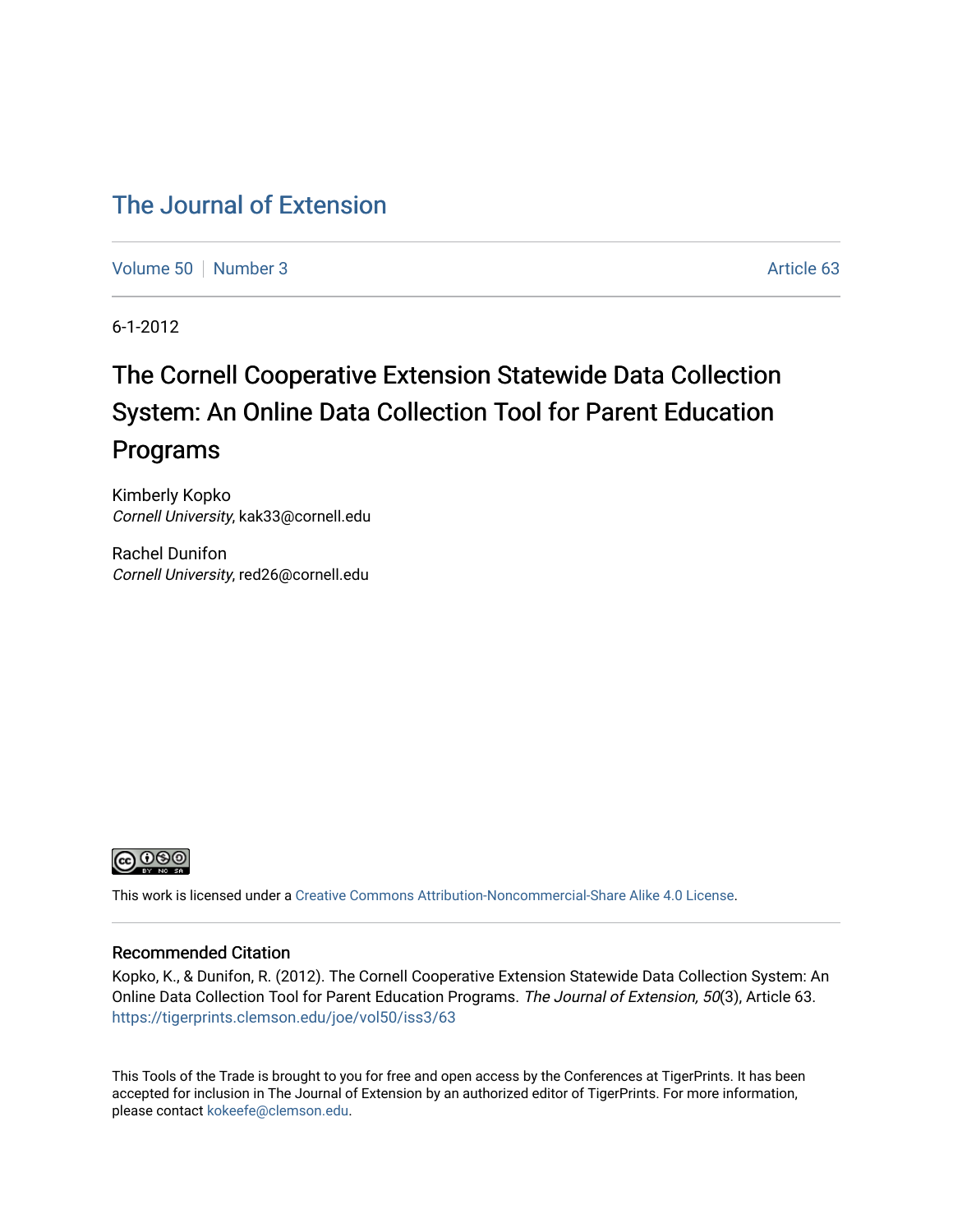

**June 2012 Volume 50 Number 3 Article Number 3TOT2**

[Return to Current Issue](http://www.joe.org/joe/2012june/)

## **The Cornell Cooperative Extension Statewide Data Collection System: An Online Data Collection Tool for Parent Education Programs**

**Kimberly Kopko** Extension Associate [kak33@cornell.edu](mailto:kak33@cornell.edu)

#### **Rachel Dunifon**

Associate Professor [red26@cornell.edu](mailto:red26@cornell.edu)

Cornell University Ithaca, New York

*Abstract: The Statewide Data Collection System for Parent Education Programs is an online tool for collecting statewide data on Cornell Cooperative Extension (CCE) parenting education programs. The process of the development and use of this data collection tool are provided as a guide to Extension systems. Results for data entered between March 2009 and July 2010 from participants in CCE parent education programs indicate significant improvements on eight out of 10 measures of parenting attitudes, behaviors, and knowledge, and highlight the value of this online tool for assessing the impact of parent education programs in New York State.*

#### **Introduction**

The Cornell Cooperative Extension (CCE) system offers a variety of parent education programs throughout New York State. Until recently, most such programs were evaluated on a per program basis, with no system in place for collecting statewide program data. To address this need, The Statewide Data Collection System for Parent Education Programs was developed. This article describes the process behind the development and use of an online statewide data collection tool as a guide for other Extension systems seeking to develop easy-to-use, systematic ways of collecting program data. Also presented are results from an analysis of data collected using this system.

#### **Development of a Systematic Method for Evaluating Parent Education Programs in the Cornell Cooperative Extension System**

Approximately 90 Cornell Cooperative Extension (CCE) parent educators deliver parent education programs in 40 counties across New York State. CCE educators and faculty wanted a systematic way to document the type and quality of parenting programs statewide. Evaluation methods across counties differed widely in their format and content, signaling the need for a more consistent and systematic method of evaluation.

A team of Cornell researchers and CCE parent educators worked together to develop a comprehensive set of common outcomes for parenting education programs and to develop a tool for collecting this data statewide. First, researchers and educators identified domains that most parent education programs in the state would be likely to influence. These domains represent the key dimensions on which parent education program data would be collected. Domain selection was influenced by the *National Extension Parent Education Model (NEPEM)* (Smith, Cudaback, Goddard, & Myers-Walls, 1994), a list of 29 parenting practices organized into six themes. Together, these domains identify practices that Extension professionals have identified as important components of parent education. Table 1 lists the identified domains, which closely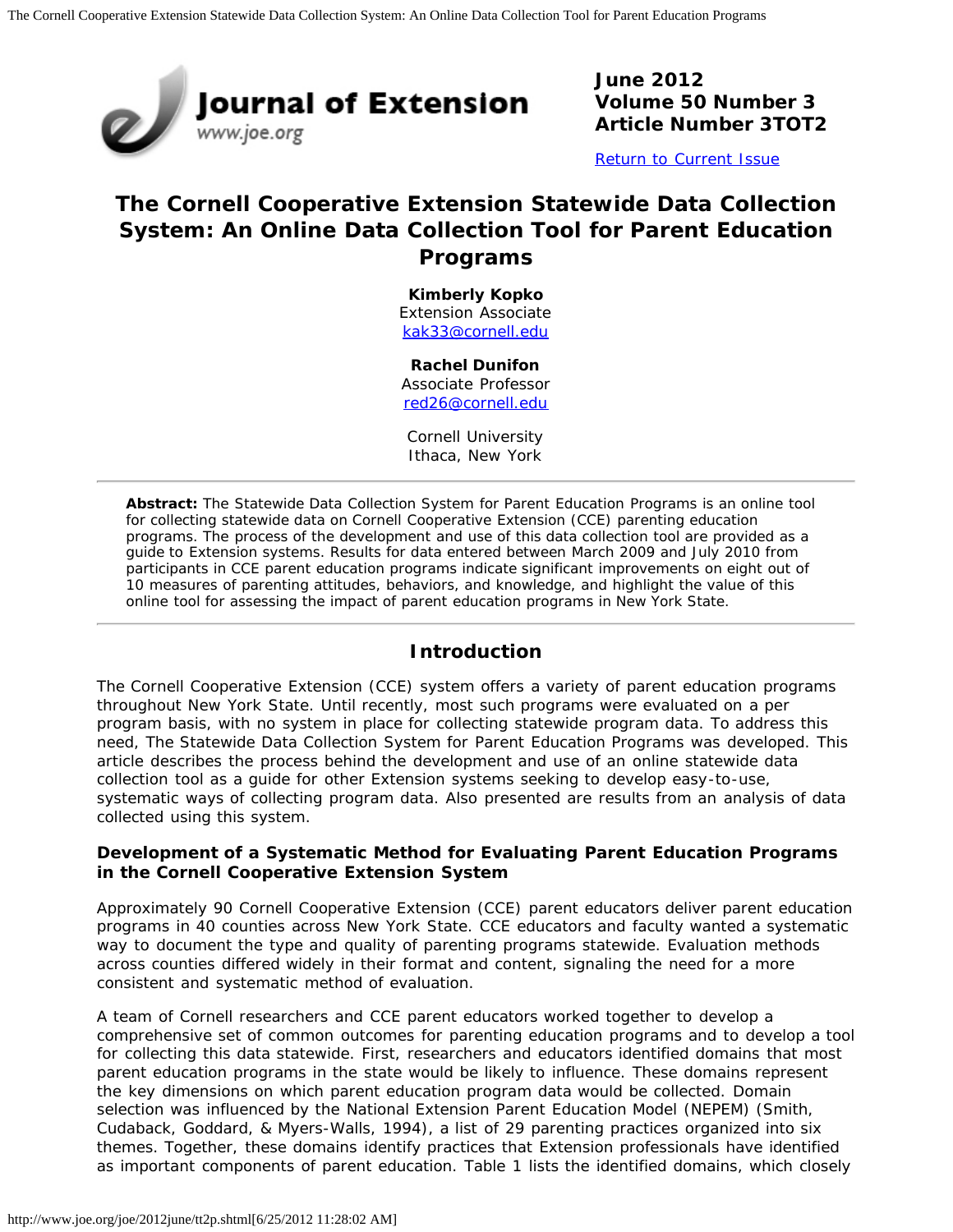The Cornell Cooperative Extension Statewide Data Collection System: An Online Data Collection Tool for Parent Education Programs

align with the six identified NEPEM themes.

| <b>Parent Education Domains</b>                   |                                                                                                                                                    | <b>NEPEM</b><br>Category | <b>Parent Education</b><br><b>Survey Questions</b>                                                                                                                                                                                                                                                   |
|---------------------------------------------------|----------------------------------------------------------------------------------------------------------------------------------------------------|--------------------------|------------------------------------------------------------------------------------------------------------------------------------------------------------------------------------------------------------------------------------------------------------------------------------------------------|
| PERSONAL &<br><b>FAMILY</b><br>MANAGEMENT         | Parents are able to<br>take care of<br>themselves so that<br>they will be able to<br>engage in all other<br>domains.                               | Care for<br>Self         | I honestly believe I<br>have the skills<br>necessary to be a good<br>caregiver.                                                                                                                                                                                                                      |
| <b>CHILD</b><br><b>DEVELOPMENT</b>                | Parents gain<br>awareness and<br>access to necessary<br>knowledge to foster<br>positive child<br>development.                                      | Understand               | I try to make rules that<br>take my child's<br>individual needs into<br>consideration.                                                                                                                                                                                                               |
| APPROPRIATE<br><b>GUIDANCE</b>                    | Parents can provide<br>developmentally<br>appropriate<br>discipline,<br>supervision, and<br>foster child's<br>responsibility for<br>self.          | Guide                    | I do not have as much<br>patience with my<br>child(ren) as I should.<br>How often do you yell at<br>your child?<br>I try to explain the<br>reasons for the rules I<br>make.                                                                                                                          |
| SOCIAL &<br><b>EMOTIONAL</b><br><b>WELL BEING</b> | Parents are able to<br>create a warm home<br>environment and<br>treat children with<br>respect.                                                    | Nurture                  | How many times in the<br>past week have you<br>shown your child<br>physical affection (kiss,<br>hug, stroke hair, etc.)?<br>How many times in the<br>past week have you told<br>another adult (spouse,<br>friend, co-worker,<br>visitor, relative)<br>something positive<br>about your child?        |
| <b>EDUCATION</b>                                  | Parents are able to<br>foster early literacy,<br>school readiness,<br>critical thinking skills<br>and a love of<br>learning for their<br>children. | Motivate                 | How often do you read<br>to your child or does<br>your child read for<br>enjoyment?<br>Think for a moment<br>about a typical weekday<br>for your family. How<br>much time-either in<br>your home or elsewhere<br>-would you say your<br>child spends watching<br>television on a typical<br>weekday? |

**Table 1.** Cornell Cooperative Extension Parent Education Domains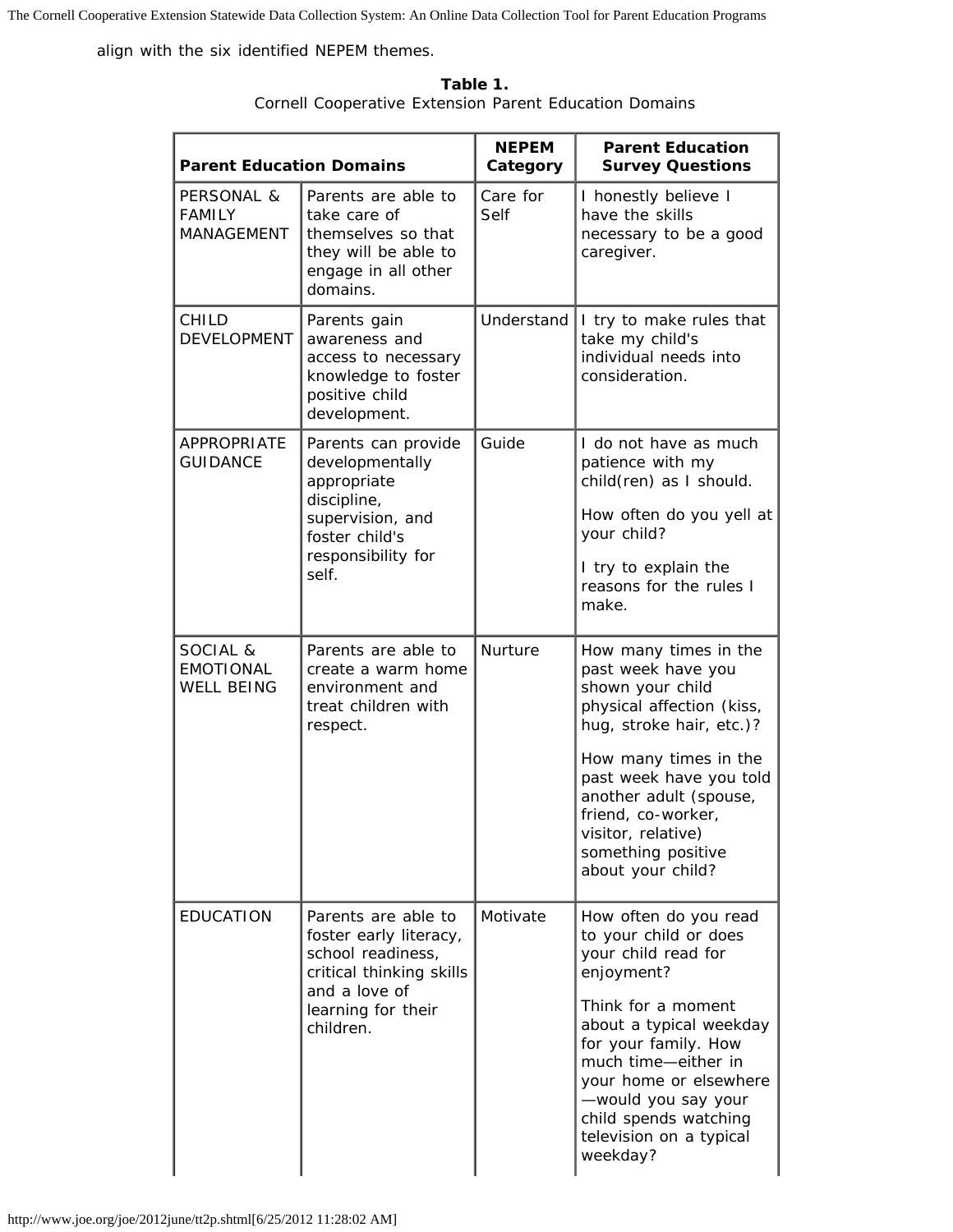The Cornell Cooperative Extension Statewide Data Collection System: An Online Data Collection Tool for Parent Education Programs

| <b>COMMUNITY</b><br>CONNECTIONS | Parents create a<br>support system for<br>themselves and<br>their children. | Advocate | Sometimes a person<br>needs the support of<br>people around them.<br>When you need<br>someone to listen to<br>your problems when<br>you're feeling low, are<br>there |
|---------------------------------|-----------------------------------------------------------------------------|----------|----------------------------------------------------------------------------------------------------------------------------------------------------------------------|

Next, survey questions were identified to align with each of the domains (Roucan-Kane, 2008). In order to compare CCE participants with national samples of parents and to ensure that survey items would be valid and reliable, items were selected from national surveys, including The Three Cities Study (Angel, Burton, Chase-Lansdale, Cherlin, & Mofitt, 2009) and the National Longitudinal Survey of Youth (NLSY; Bureau of Labor Statistics, 2011).

Ten questions (listed above) capturing important parenting behavior, and that encompass the variety of parenting programs offered across the CCE system were selected as survey items to be used in statewide data collection tool*.*

#### **Development of an Online Evaluation Tool**

Next, the Cornell team decided on a Web-based system for gathering and entering statewide survey data collected from participants of parenting programs that are comprised of at least 6 hours of content delivery. The advantages of using an online reporting system for evaluating multi-site parent education programs have been demonstrated by Peters, Rennekamp, and Bowman (2008). The current article extends this work by describing the method used for developing the survey questions, matching the survey questions to national data, the methods used for analyzing the data, and results for data entered between March 2009 and July 2010.

Participants in CCE qualifying programs complete both a pre- and post- survey. The survey includes 10 questions about parenting attitudes, behaviors, and knowledge designed to capture some of what is taught in the various parenting classes. The pre/post study design allows researchers to see if attitudes, behaviors, and knowledge change during the course of the workshop; however, this type of research design does not allow one to determine whether taking part in a parent education class *caused* a change in knowledge, attitude, or behaviors.

All counties in New York State delivering parenting education programs that meet the criteria for inclusion in the online Statewide Data Collection System follow a specific *Protocol for Use* that outlines specific instructions about human participants, participant identification, steps for collecting data during the first and last sessions, as well as a step-by-step guide for entering data in the system.

The online system is accessed via an internal Cornell University server and requires log-ins, passwords, and SSL protections. Parent educators across the state are responsible for entering pre- and post-test data into the online system. Educators log in with an ID and password, and enter the data gathered from their programs with an easy-to-use, point-and-click method. Once the data is entered and submitted, educators have the ability to review their past entries and to stop and start entering data at any time.

Cornell researchers can access and analyze data entered in the online system and use this data to generate reports describing the pre/post-test results by educator, program, county, and statewide. The reports allow researchers to document types of programs carried out across the state and characteristics of families taking part in those programs and to assess the importance of parent education to maintaining healthy families in New York. Extension educators use these reports to present findings to their supporters, funders, and local boards (Stup, 2003).

After undergoing an extensive pilot-testing phase, parent educators began entering data using the Web-based tool in March 2009. Results for data entered between March 2009 and July 2010 for 340 participants who completed both a pre- and a post-test survey show significant improvements from the pre- to the post-test on eight out of the 10 survey items (Korjenevitch,